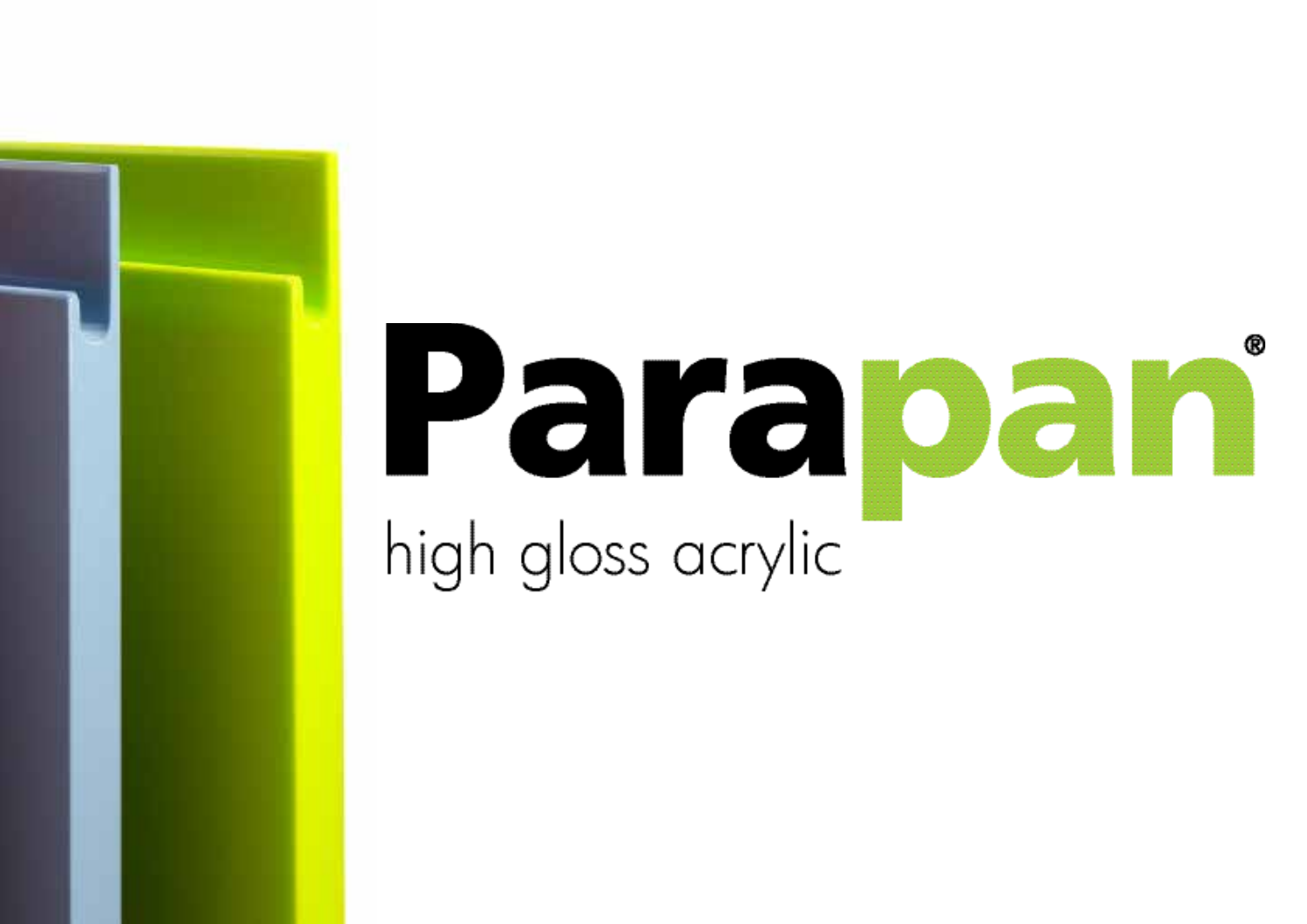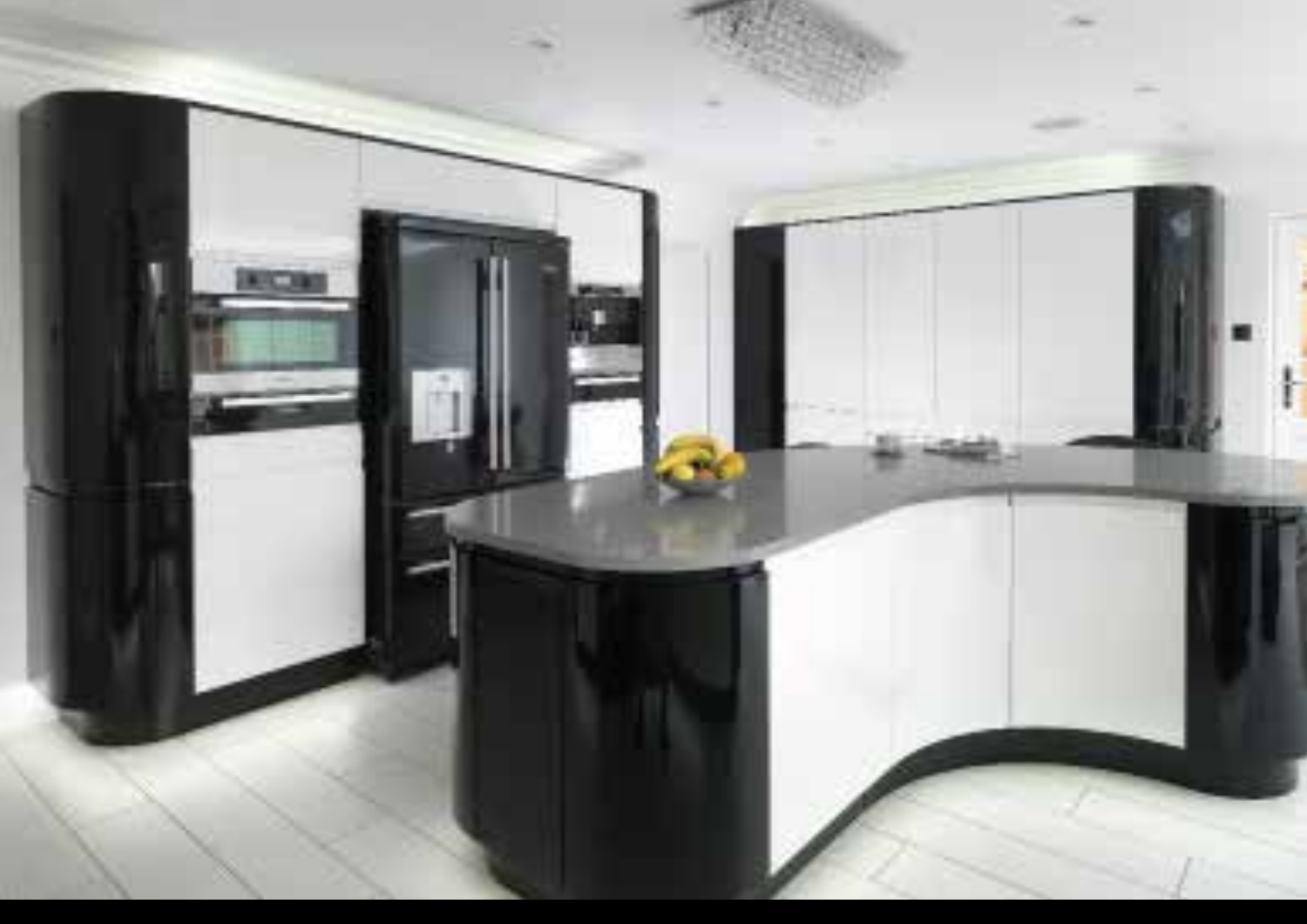

# solid high gloss doors...





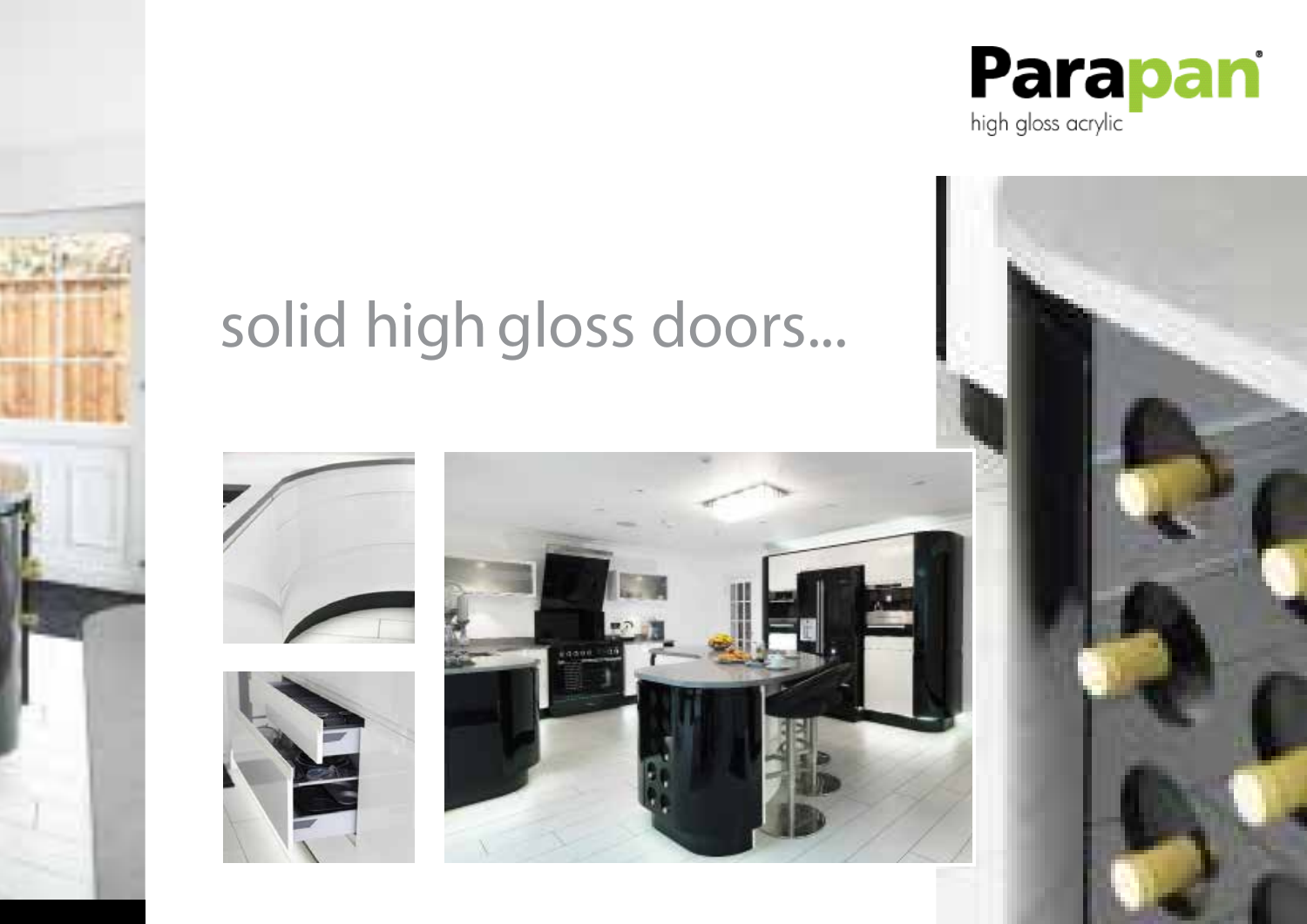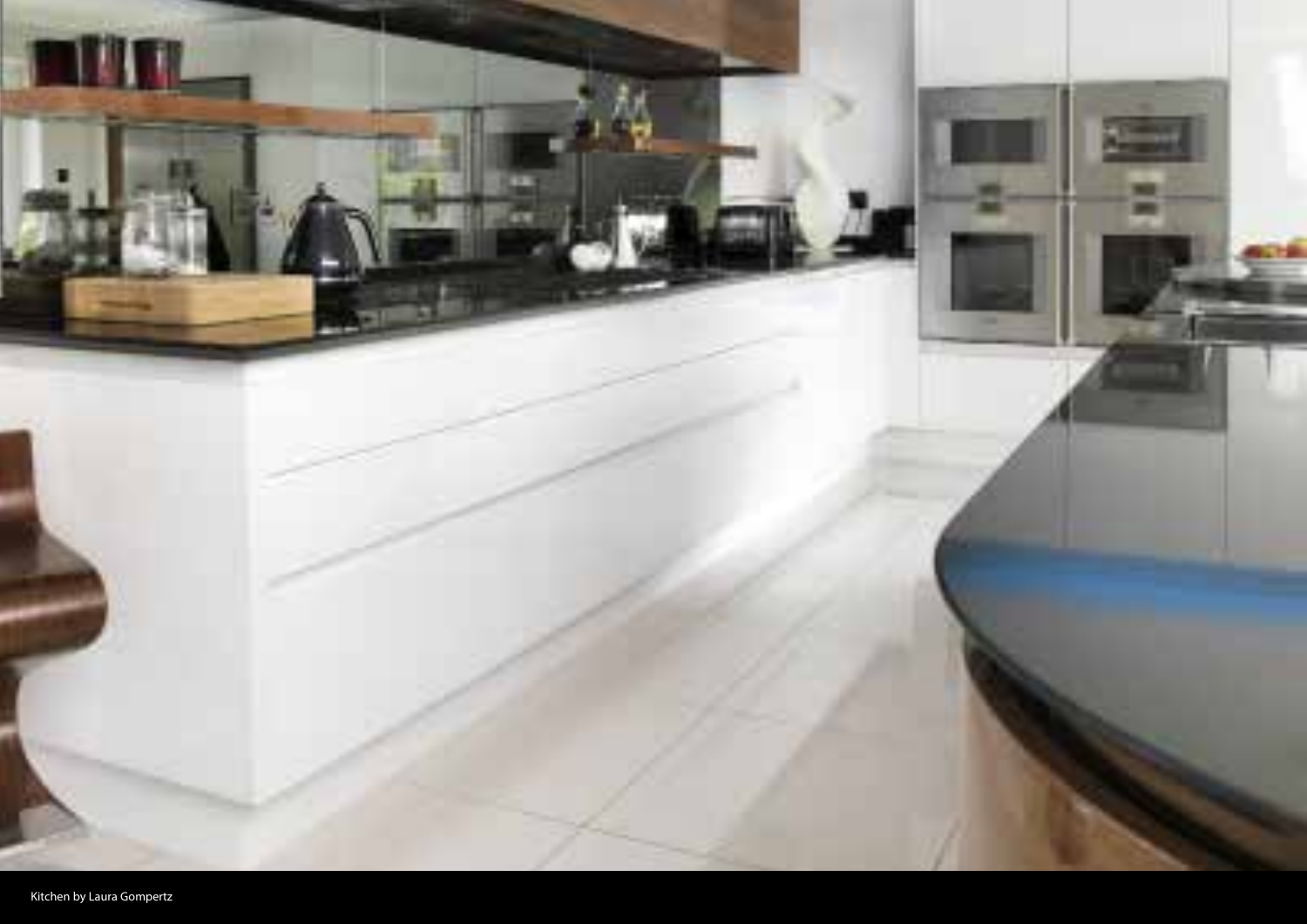







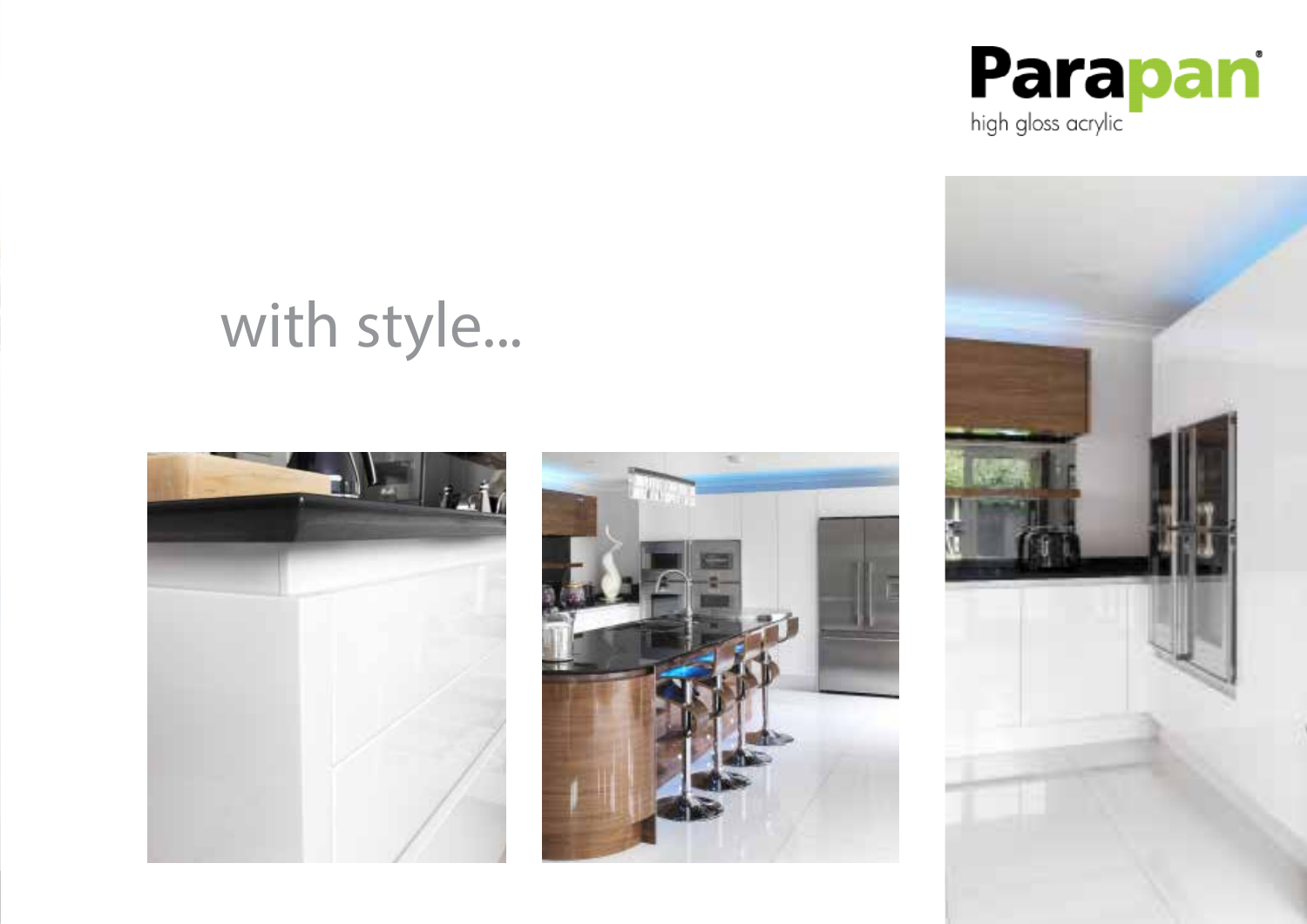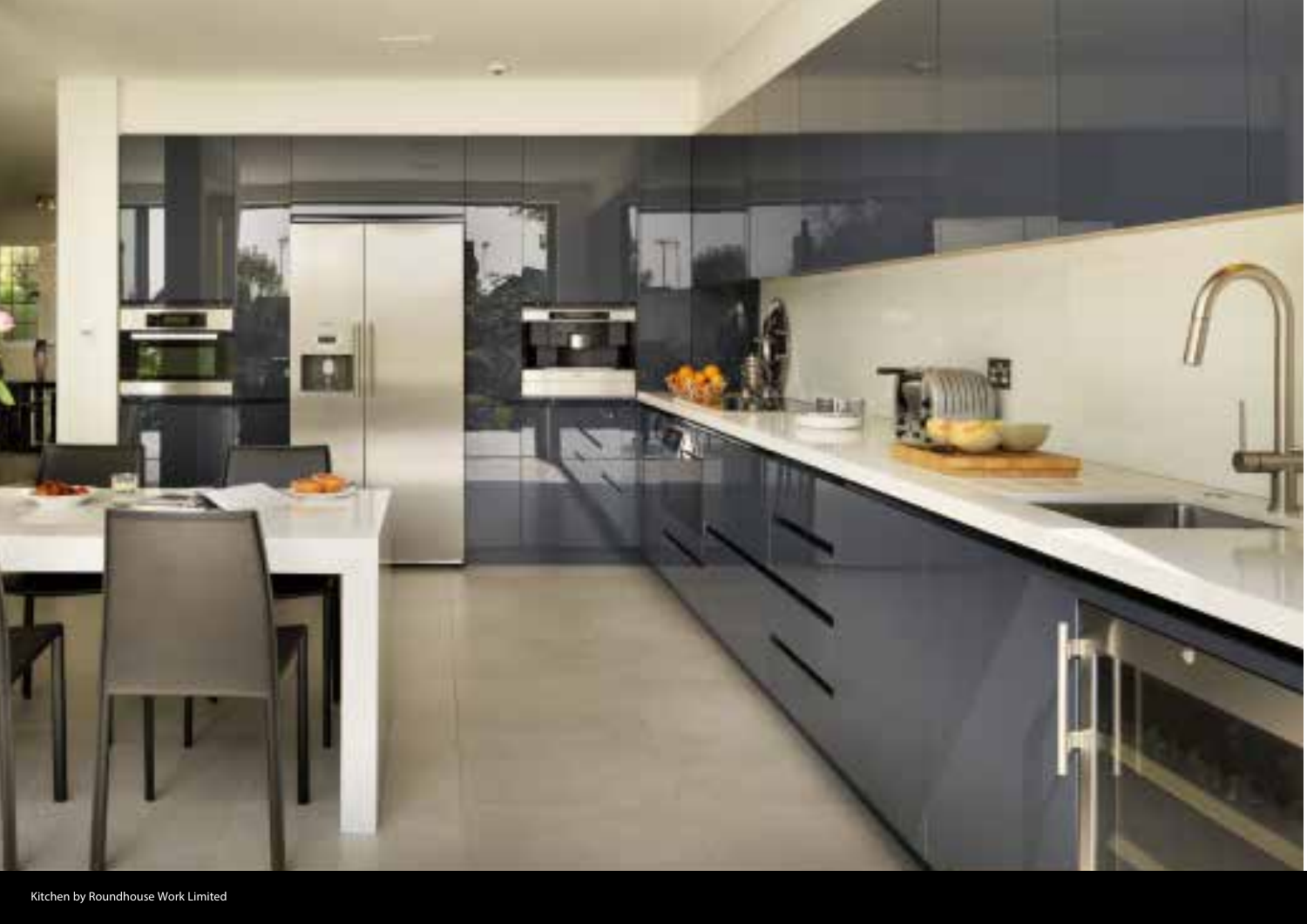

### with shine...

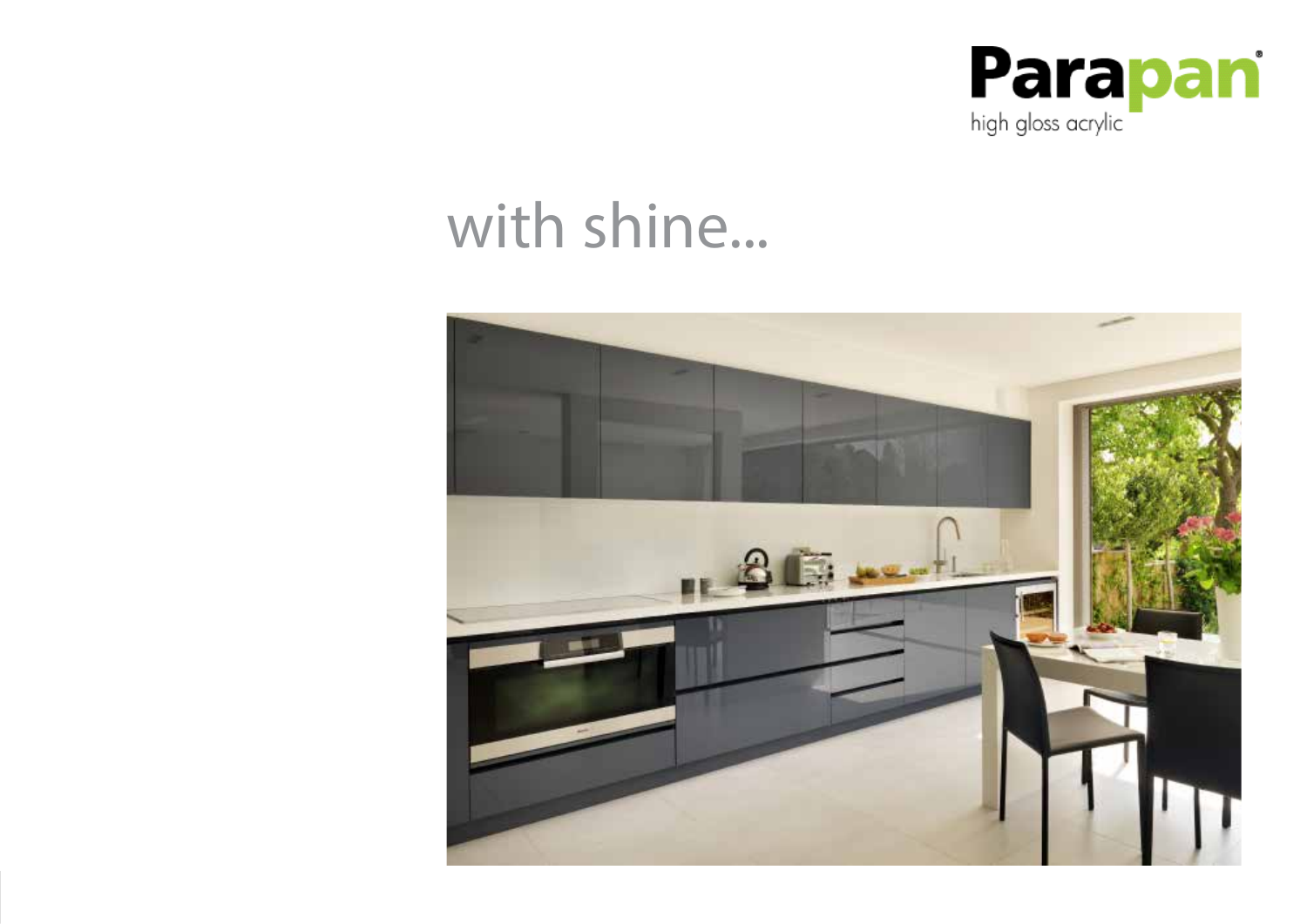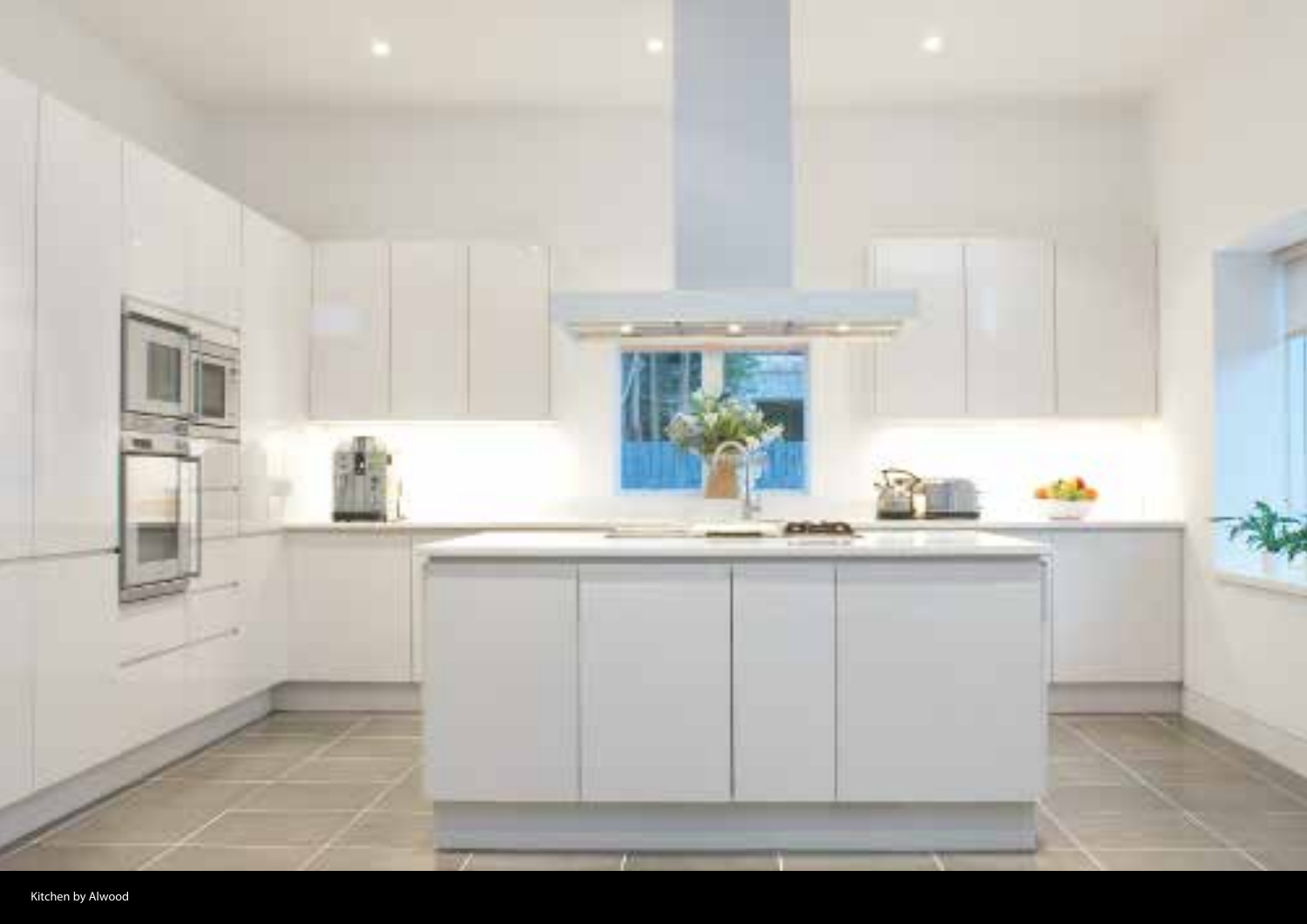

## with quality...

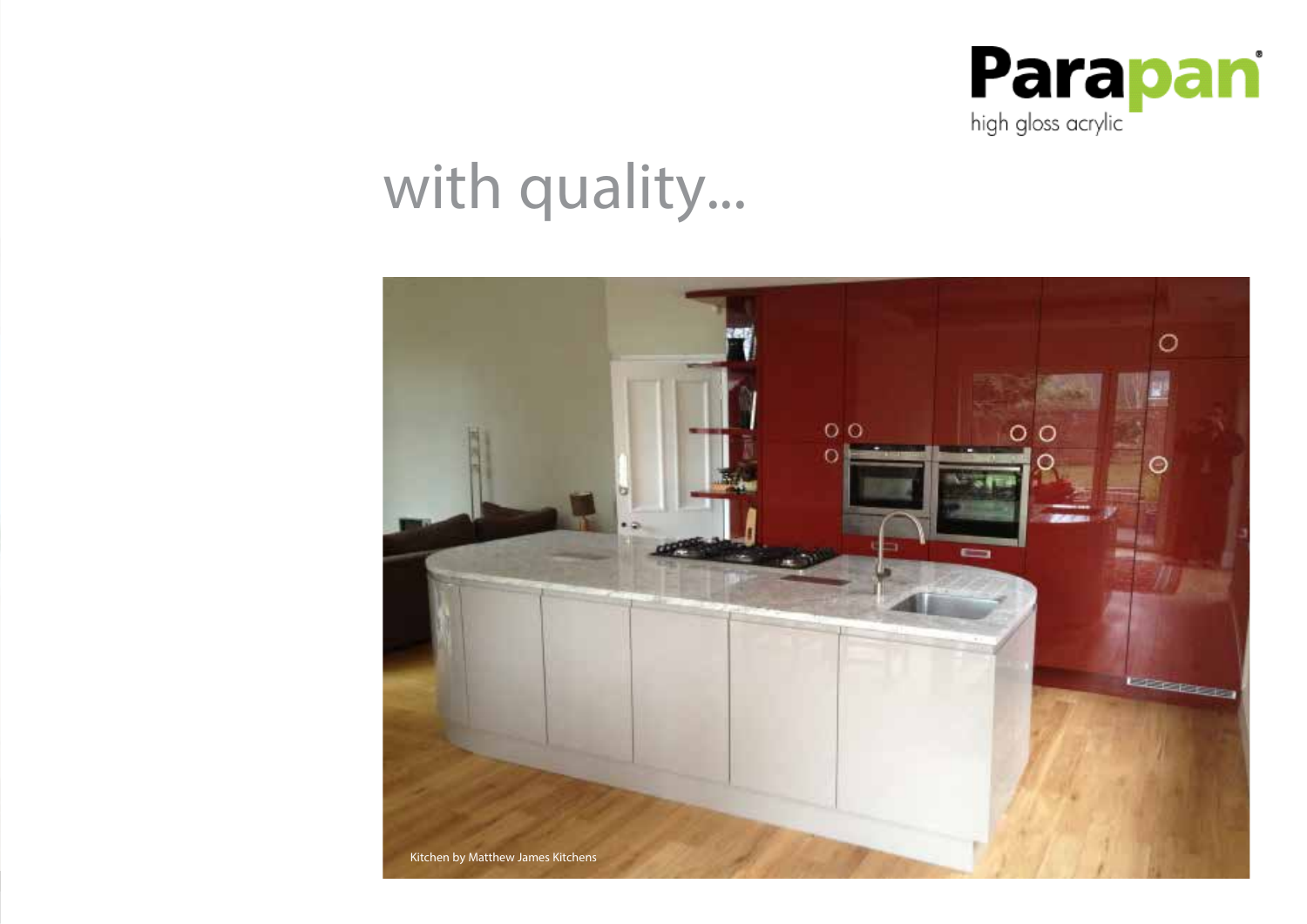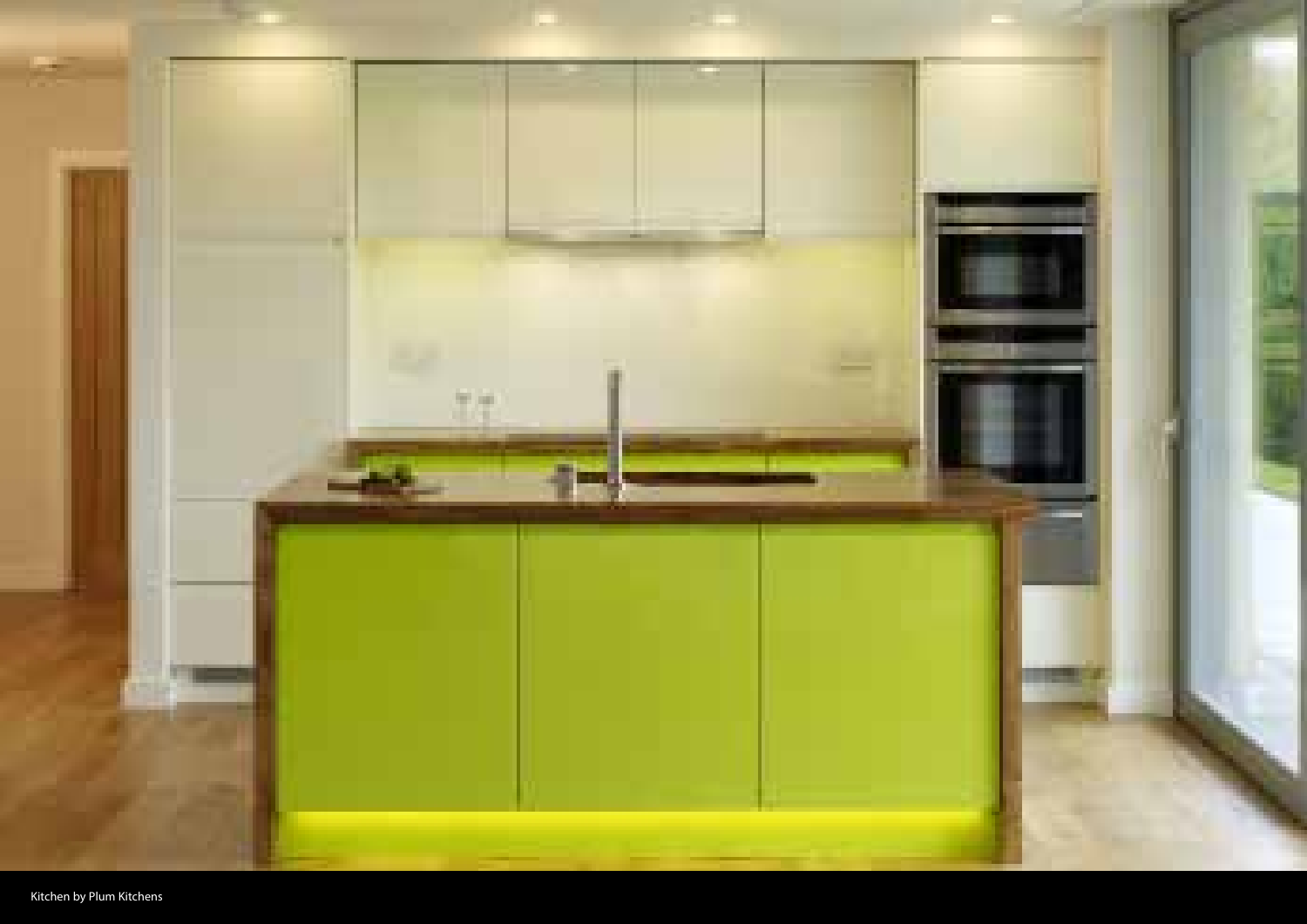

### with colour...



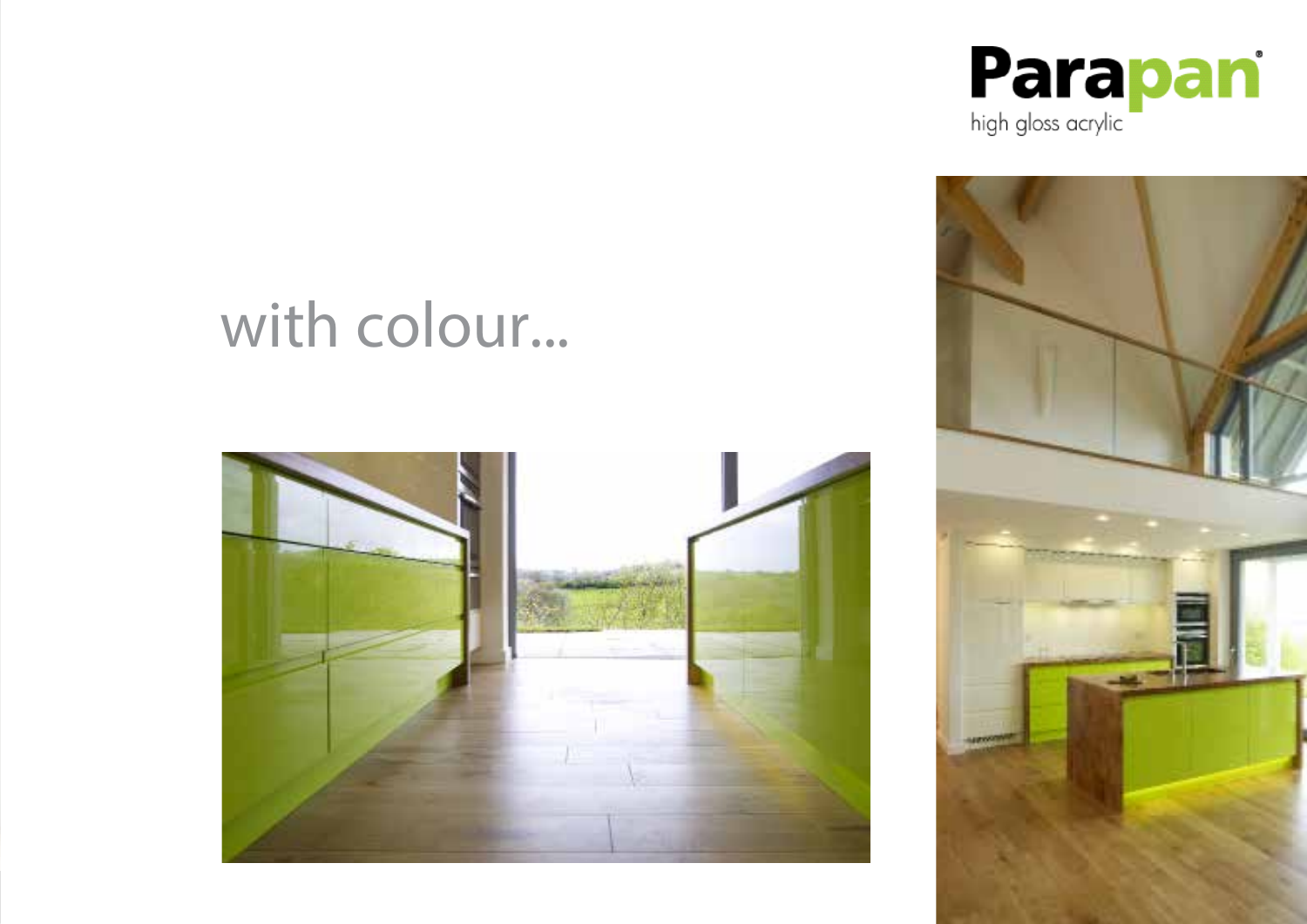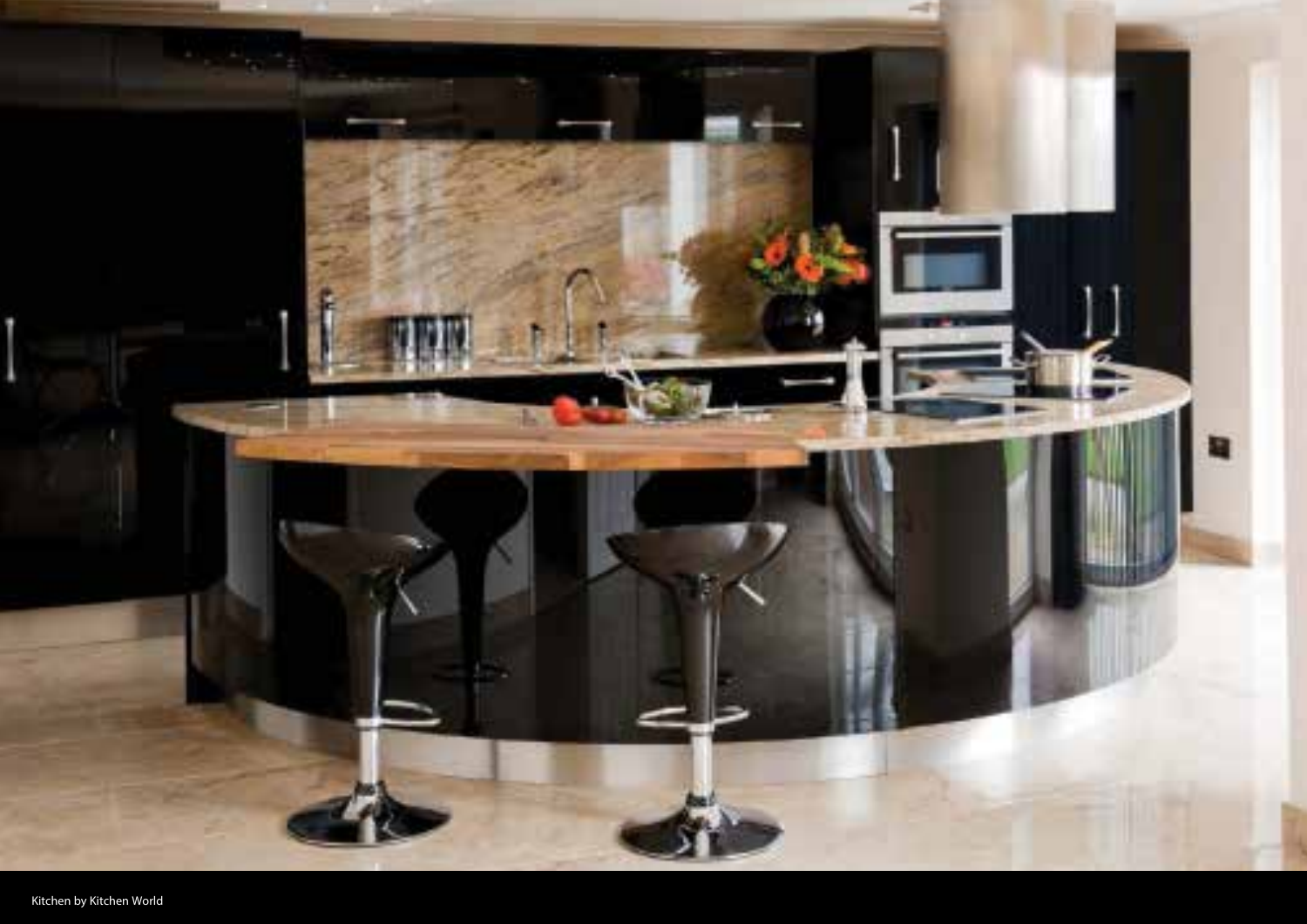



### with curves...



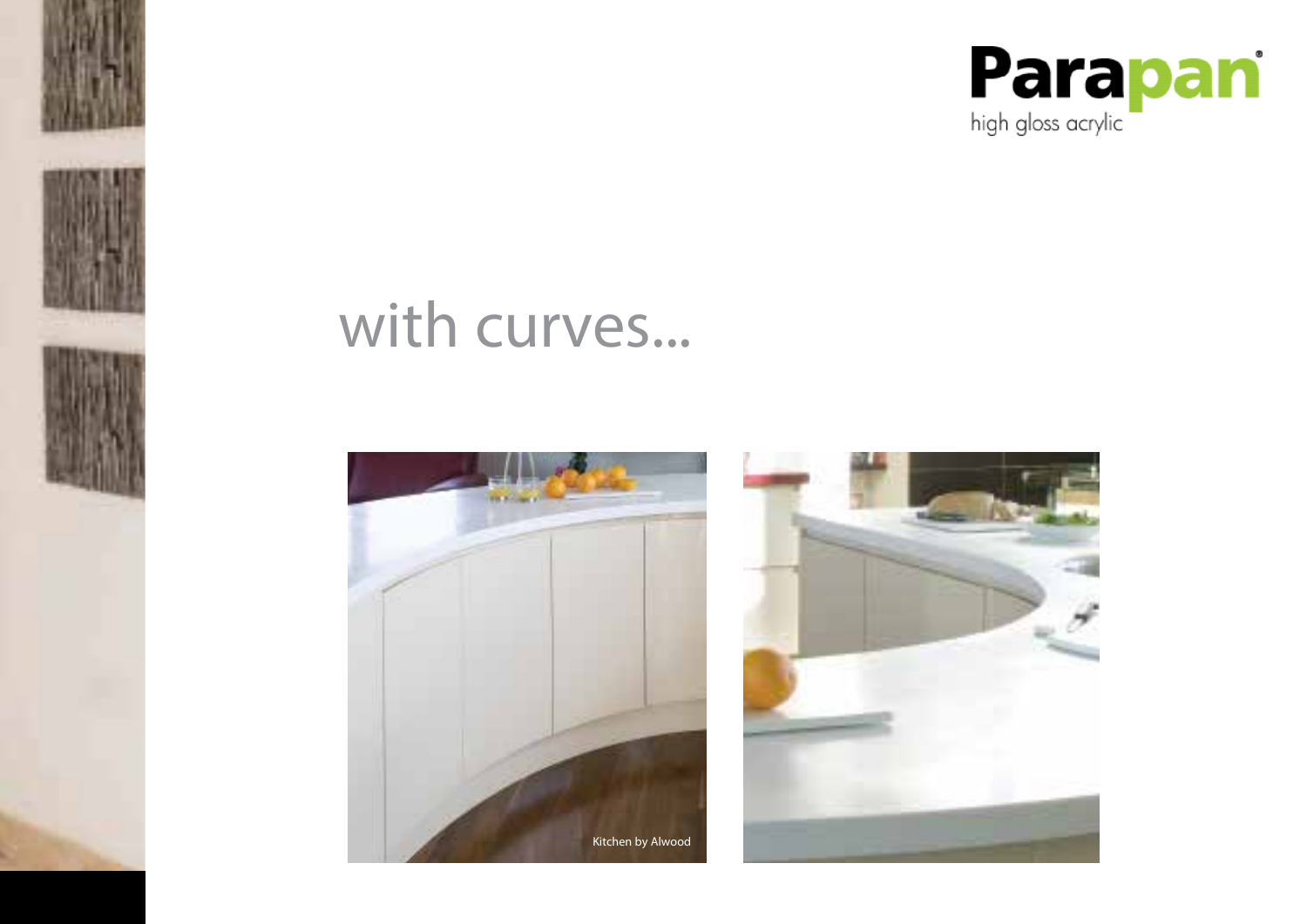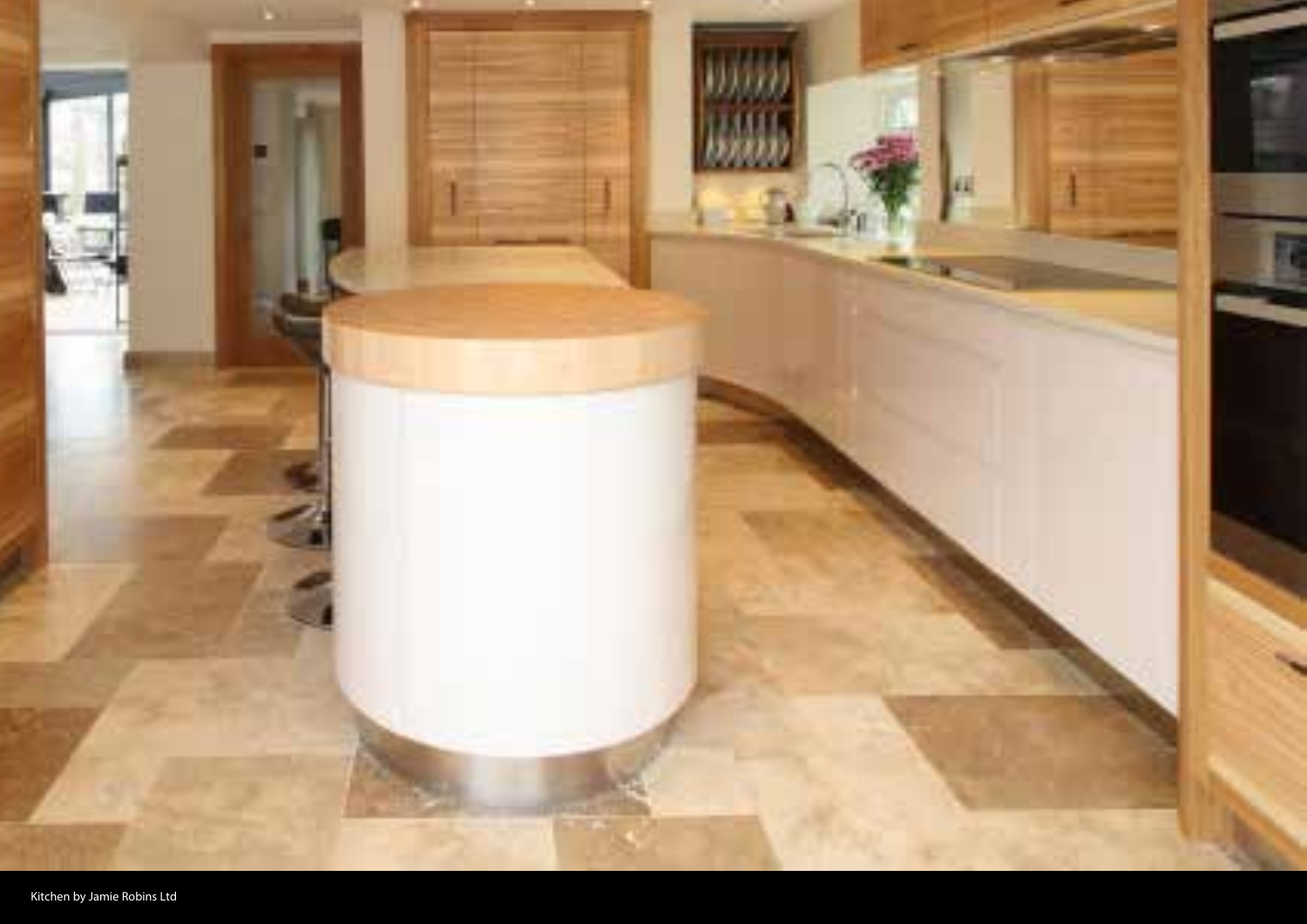

### with wood...



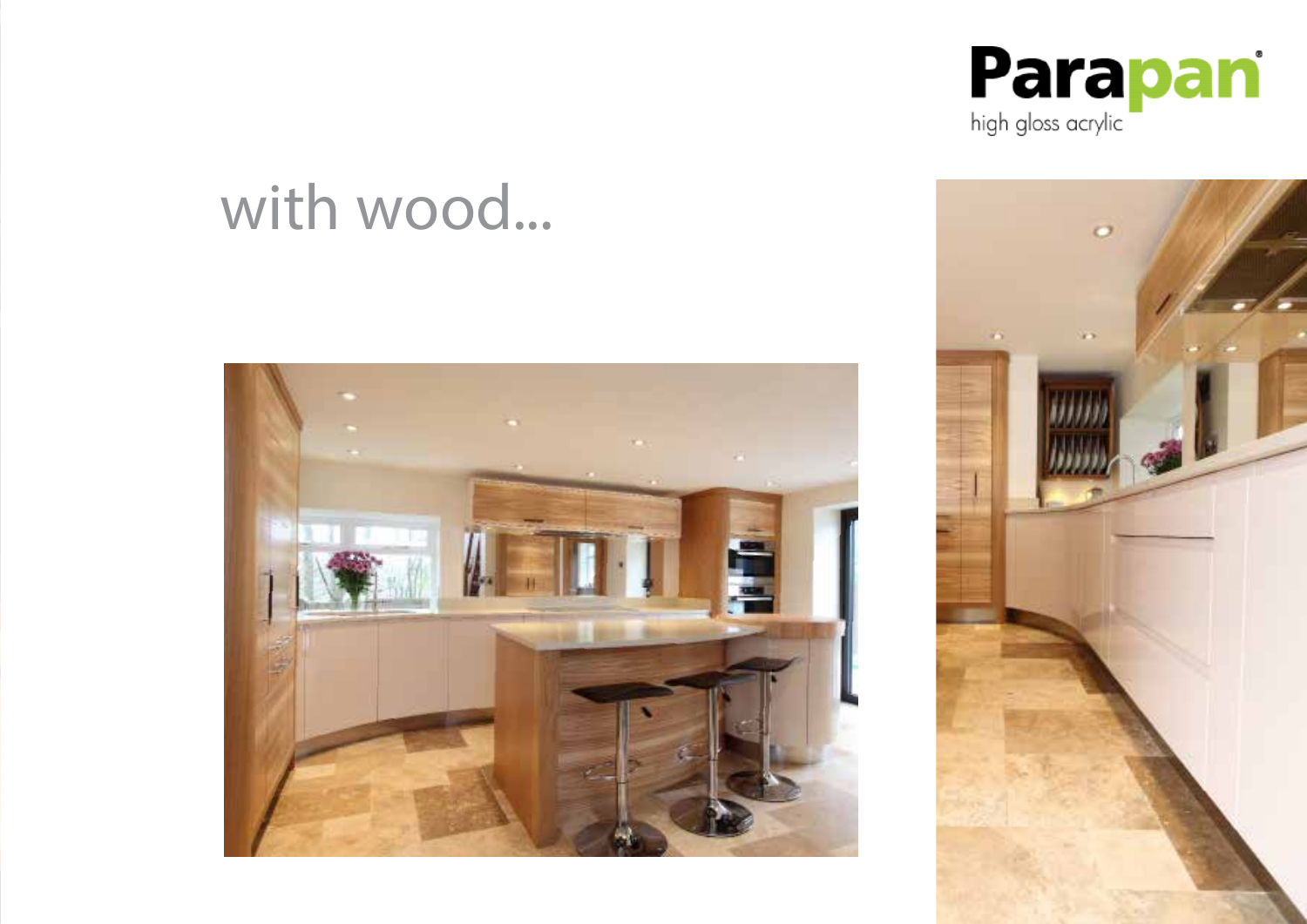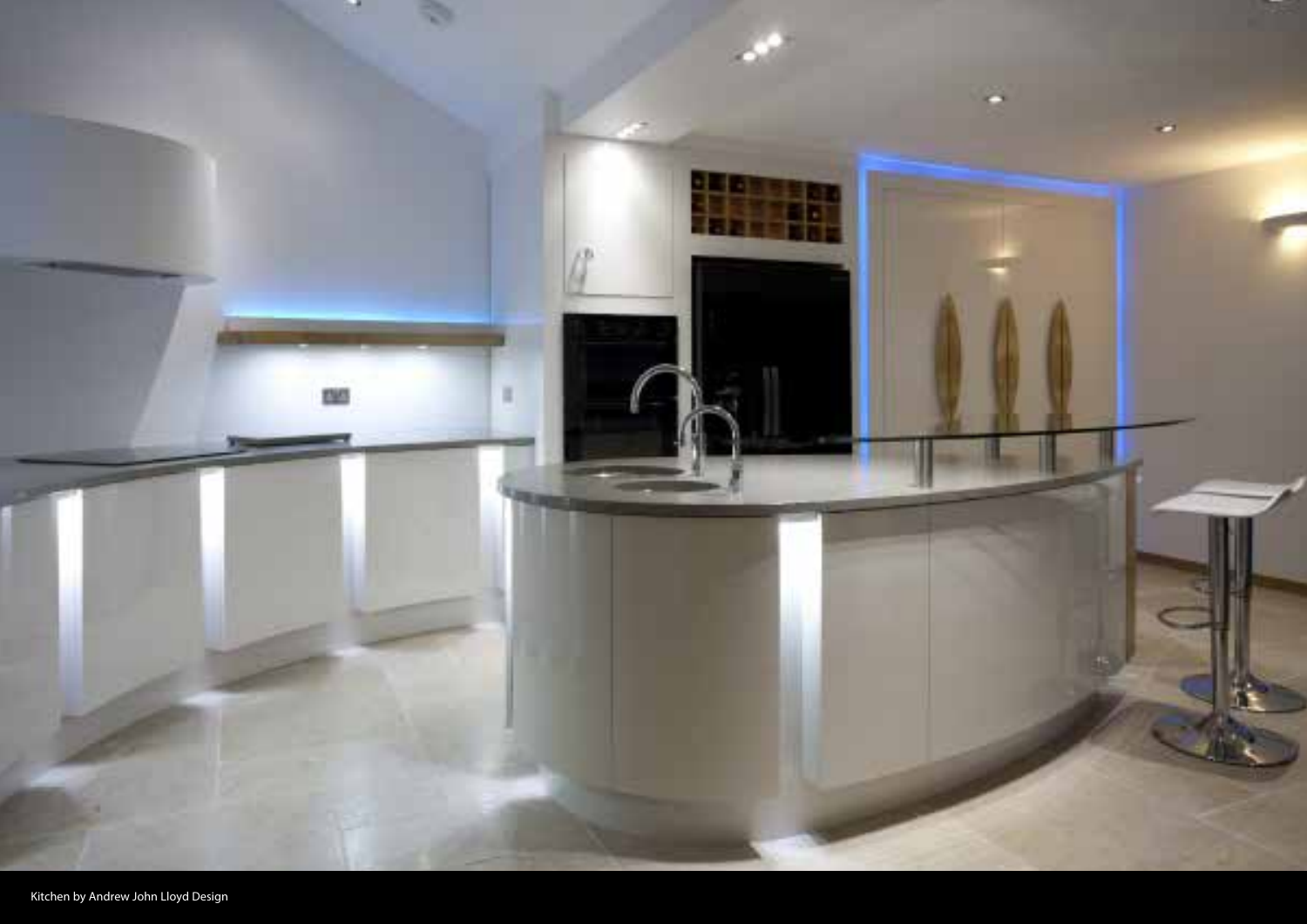

# in your kitchen...



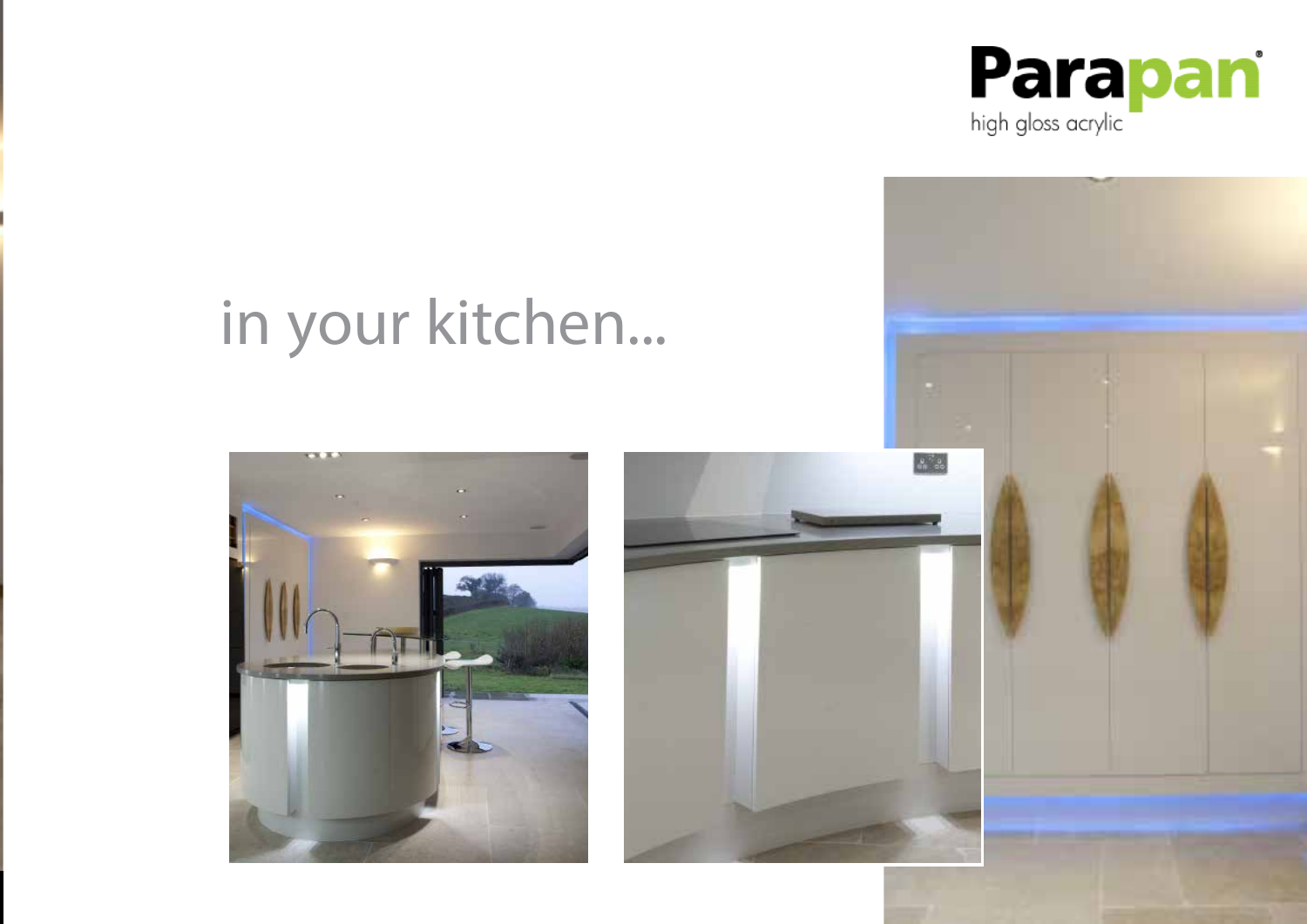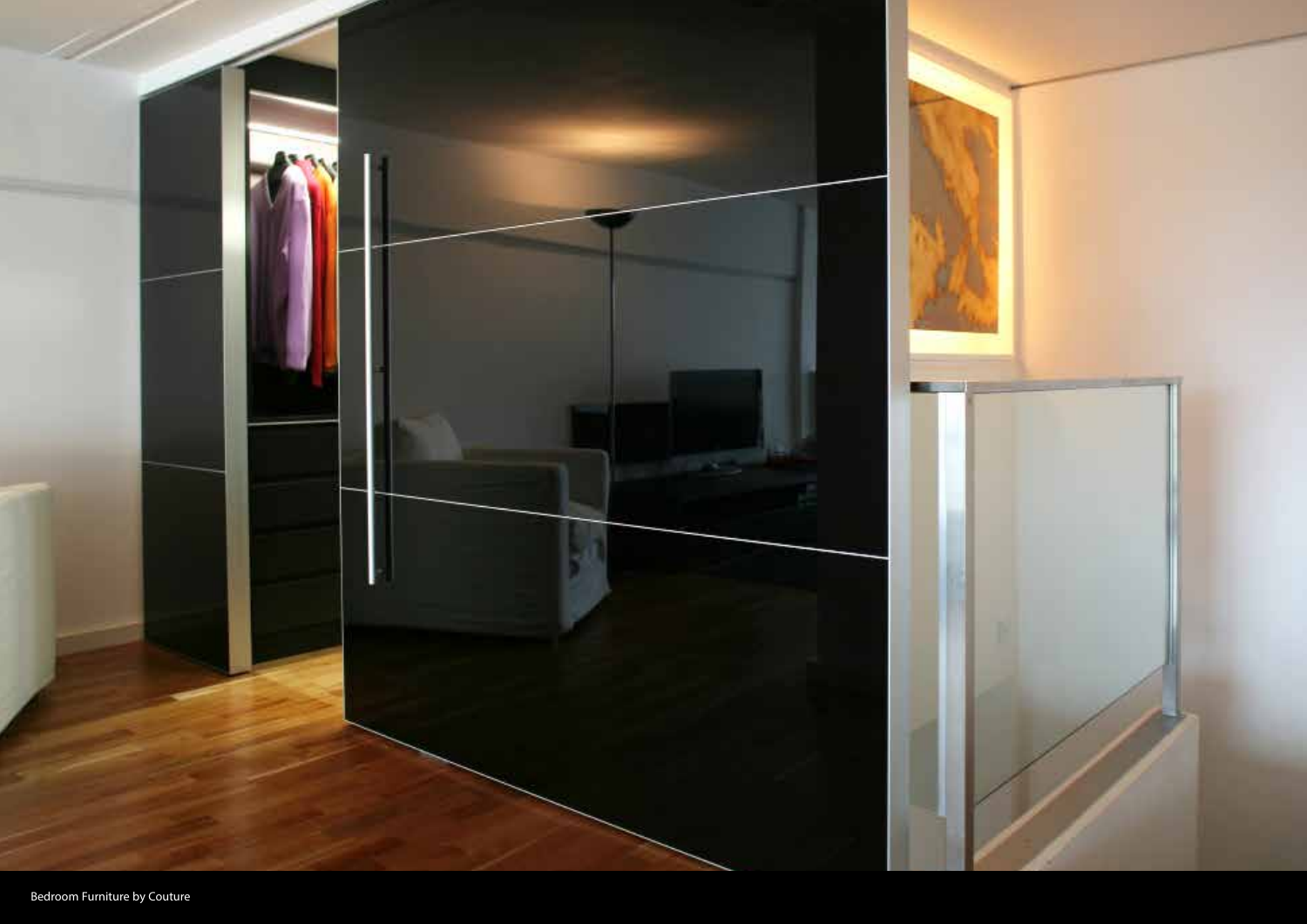

## in your bedroom...



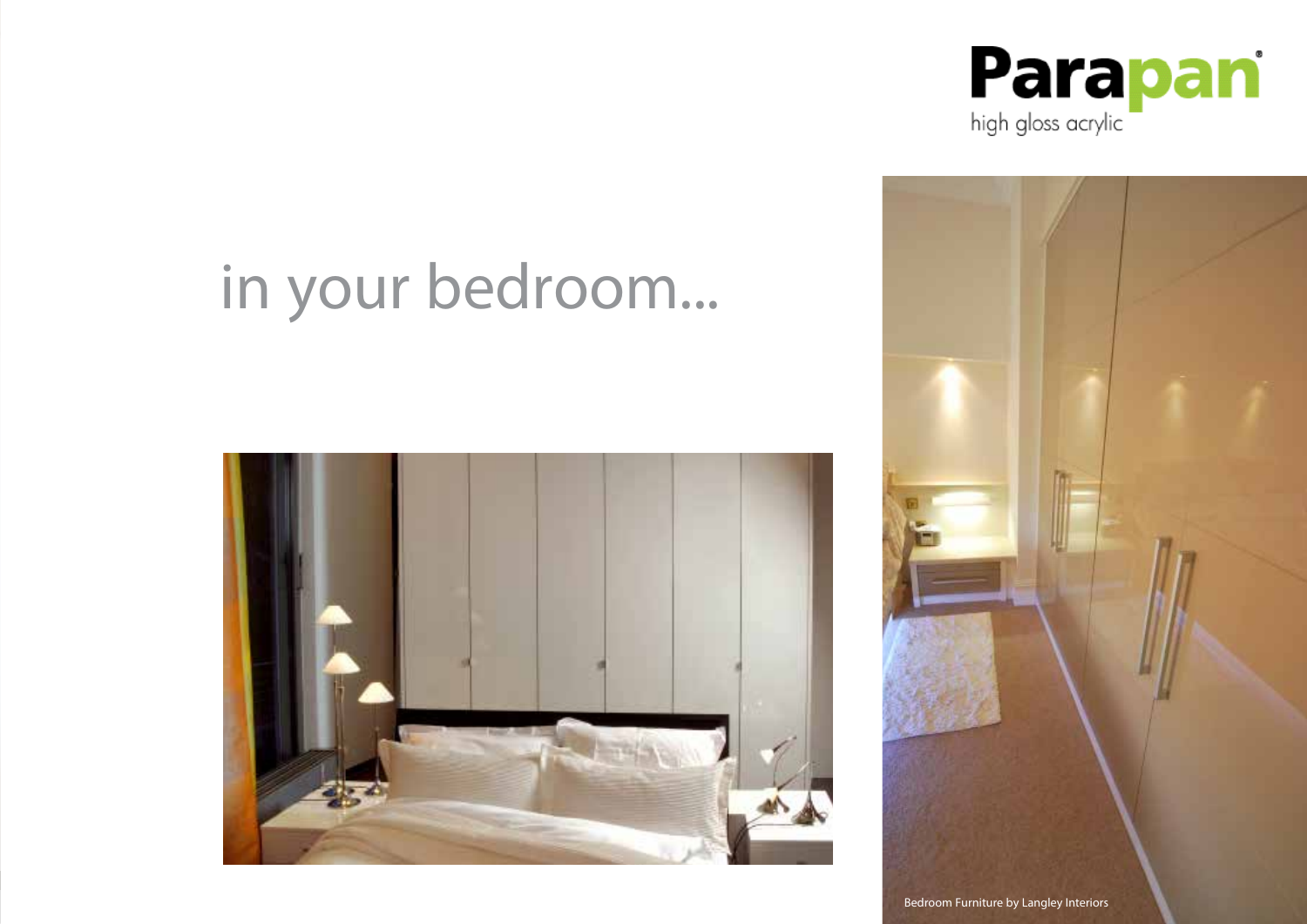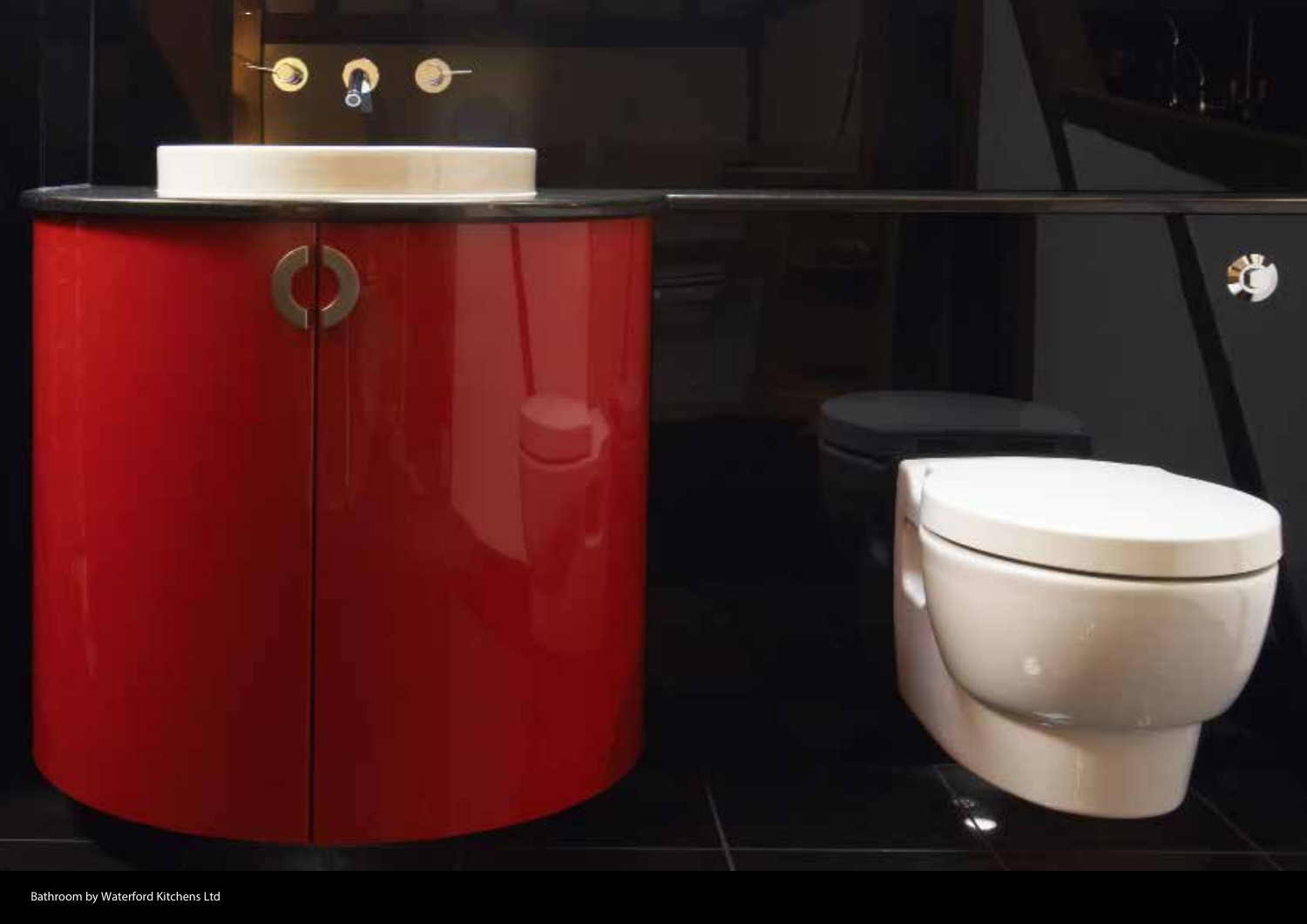

# in your bathroom...

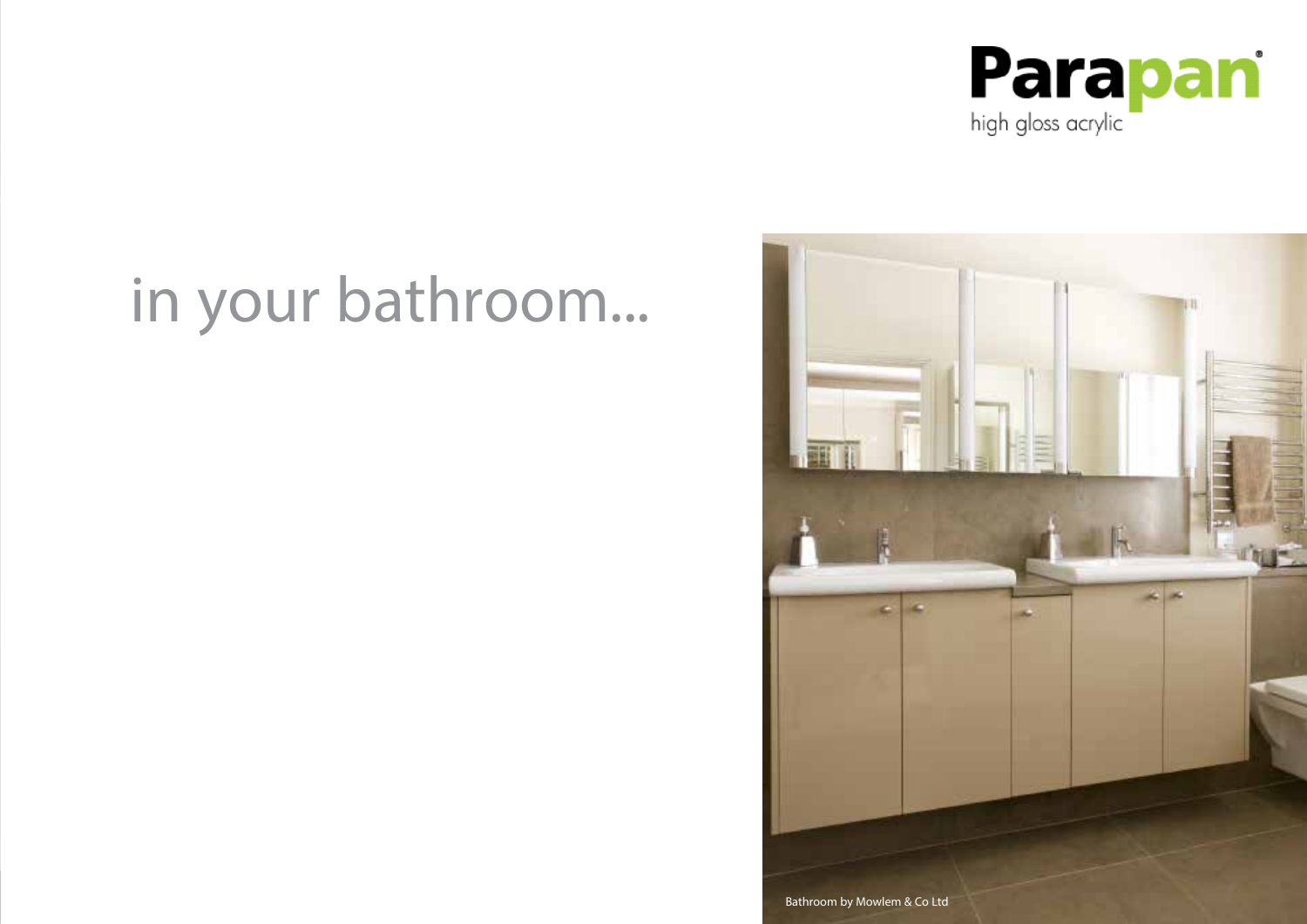

Special Parapan® Applications



finger pulls **island units** wine racks curves















office **furniture** handleless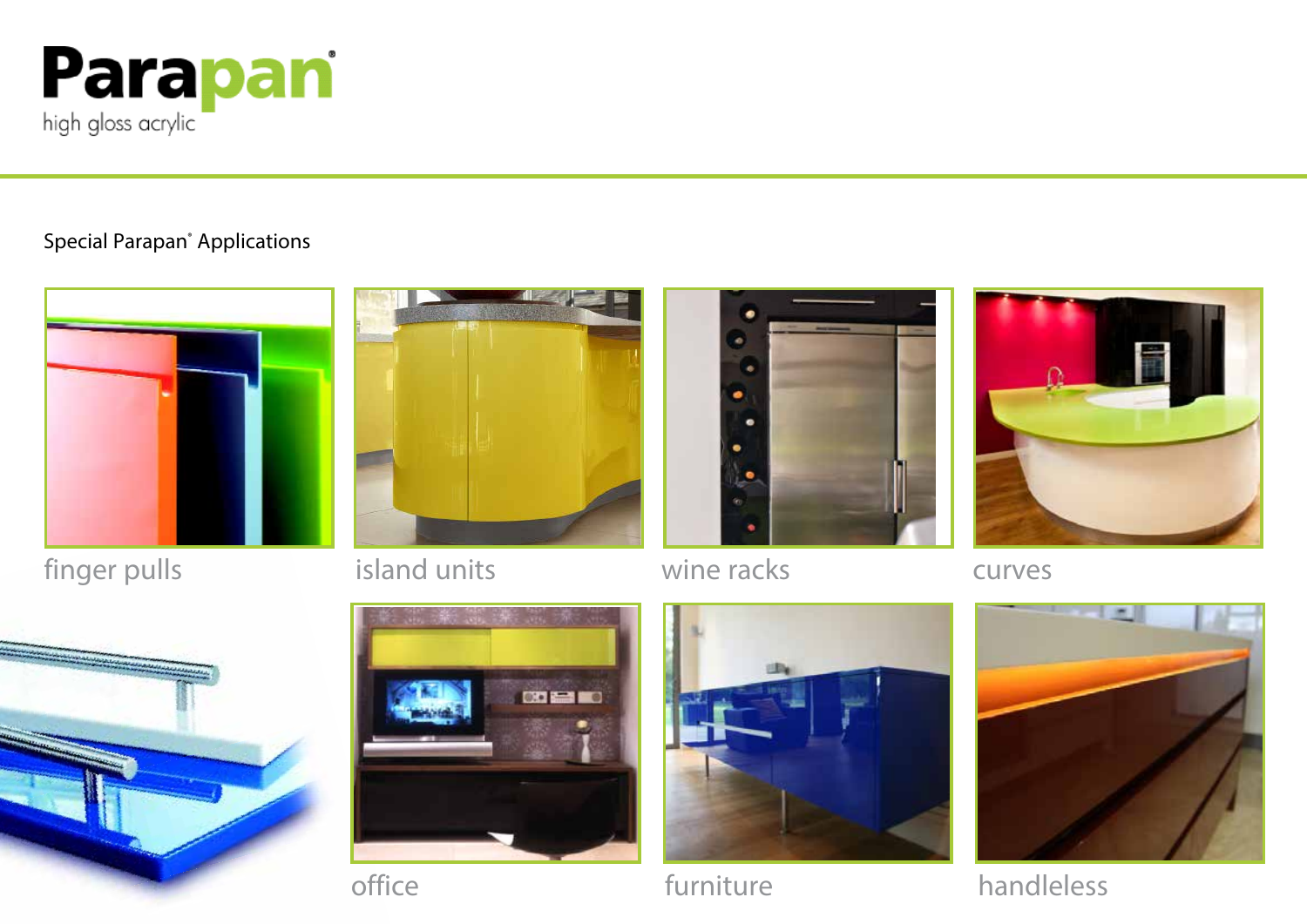

#### Parapan® Doors...

- ... are the finest quality solid high gloss kitchen doors and drawers on the market.
- ... are SOLID, they are 18mm thick acrylic all the way through, not coated or laminated. This is also why they are so unique!
- ... are hard-wearing, durable, moisture resistant and hygienic, ideal for the kitchen and bathroom environment.
- ... are available in 24 beautiful colours.
- ... are UV stable so will not fade.
- ... are bespoke, they are made to any size to suit your design requirements.
- ... can be thermoformed into curves.
- ... are available with a choice of interesting and unusual edge treatments.
- ... can easily be drilled for hinges and handles.
- ... are easy to maintain with non-abrasive household cleaners. Any eventual scratches can be removed simply by buffing with T-Cut® or Brasso®. Also available is the Parapan care & maintenance kit.
- ... can be cleaned with Parastat, an anti-static cleaner that is available from us.
- ... are also available in 4mm thickness in all the colours for splashbacks, light pelmets, cornices or front panels for built-in appliances.

| <b>Features</b>                  | <b>Benefits</b>      |  |
|----------------------------------|----------------------|--|
| Solid                            | <b>Non Porous</b>    |  |
|                                  | Waterproof           |  |
|                                  | Stain resistant      |  |
|                                  | Easy to clean        |  |
|                                  | Hygienic - Germ Free |  |
|                                  | Repairable           |  |
|                                  | Will not delaminate  |  |
| Acrylic                          | UV-Stable            |  |
|                                  | Colour stable        |  |
|                                  | Will not fade        |  |
|                                  | Thermoformable       |  |
| High quality                     | <b>Fxclusive</b>     |  |
|                                  | Upmarket             |  |
| <b>Brilliant/Vibrant colours</b> | Creative             |  |
| High Gloss                       | Reflective           |  |

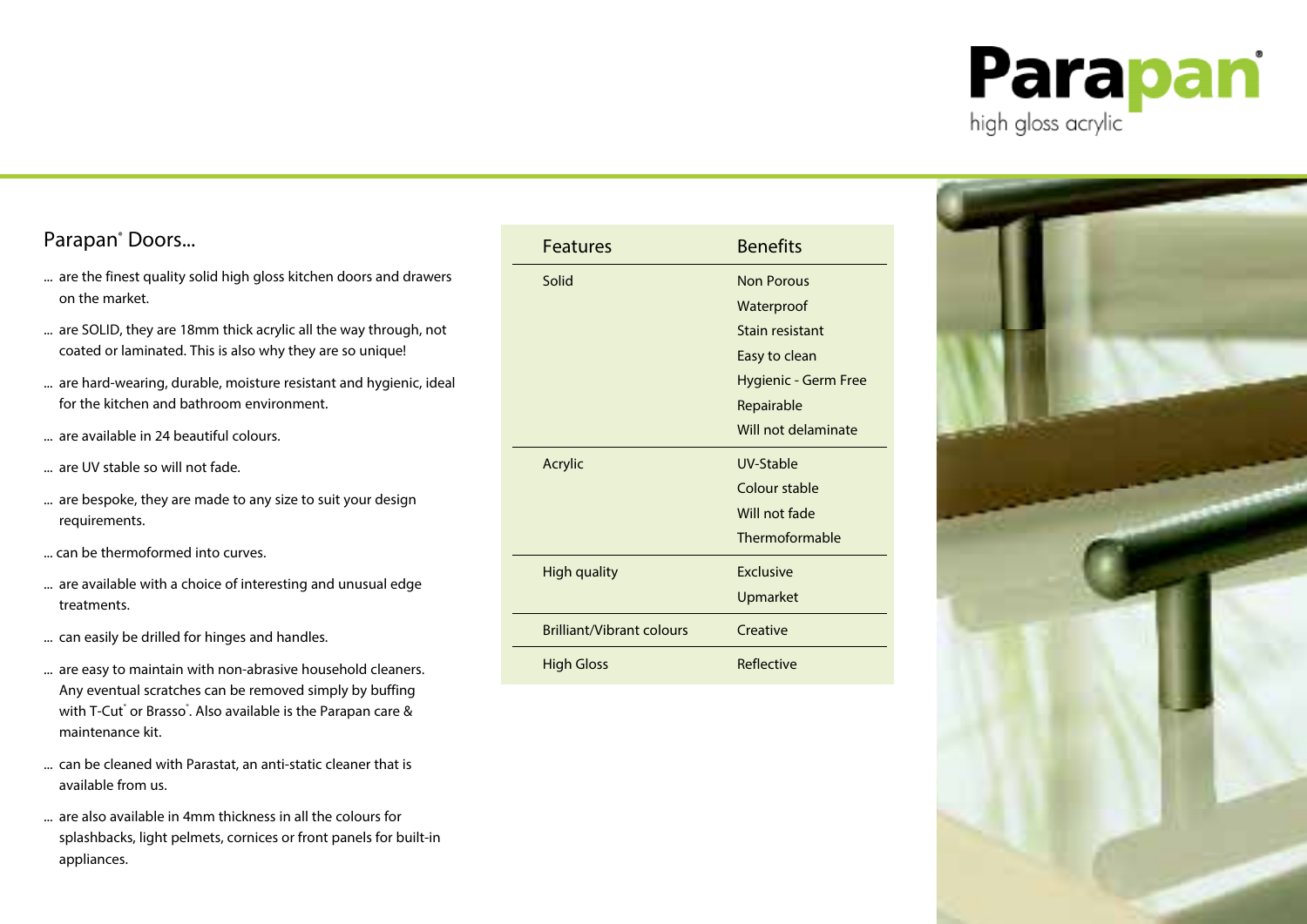

#### **4mm Panels & Splashback Range**



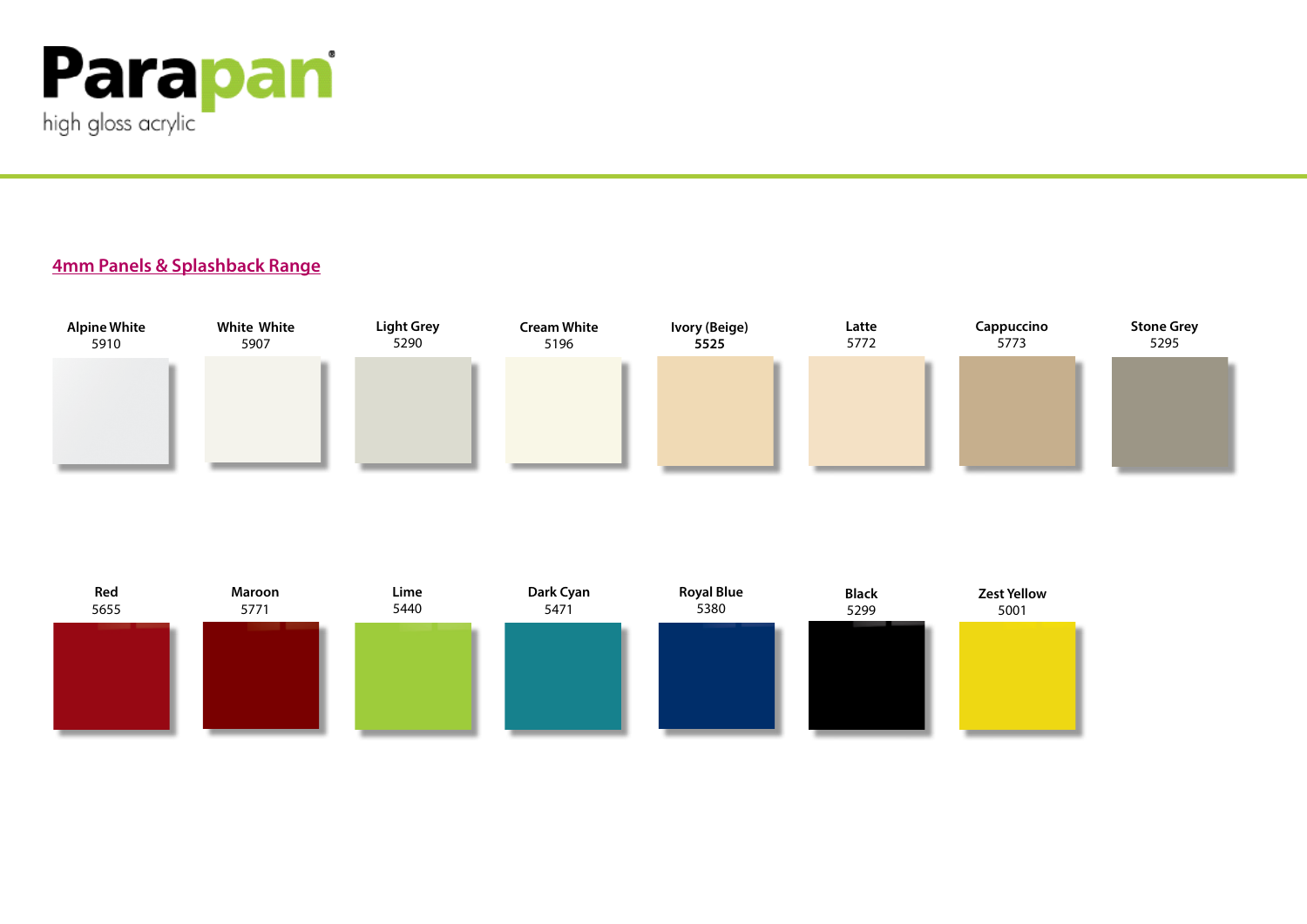

#### **18mm Door Range**



![](_page_24_Figure_3.jpeg)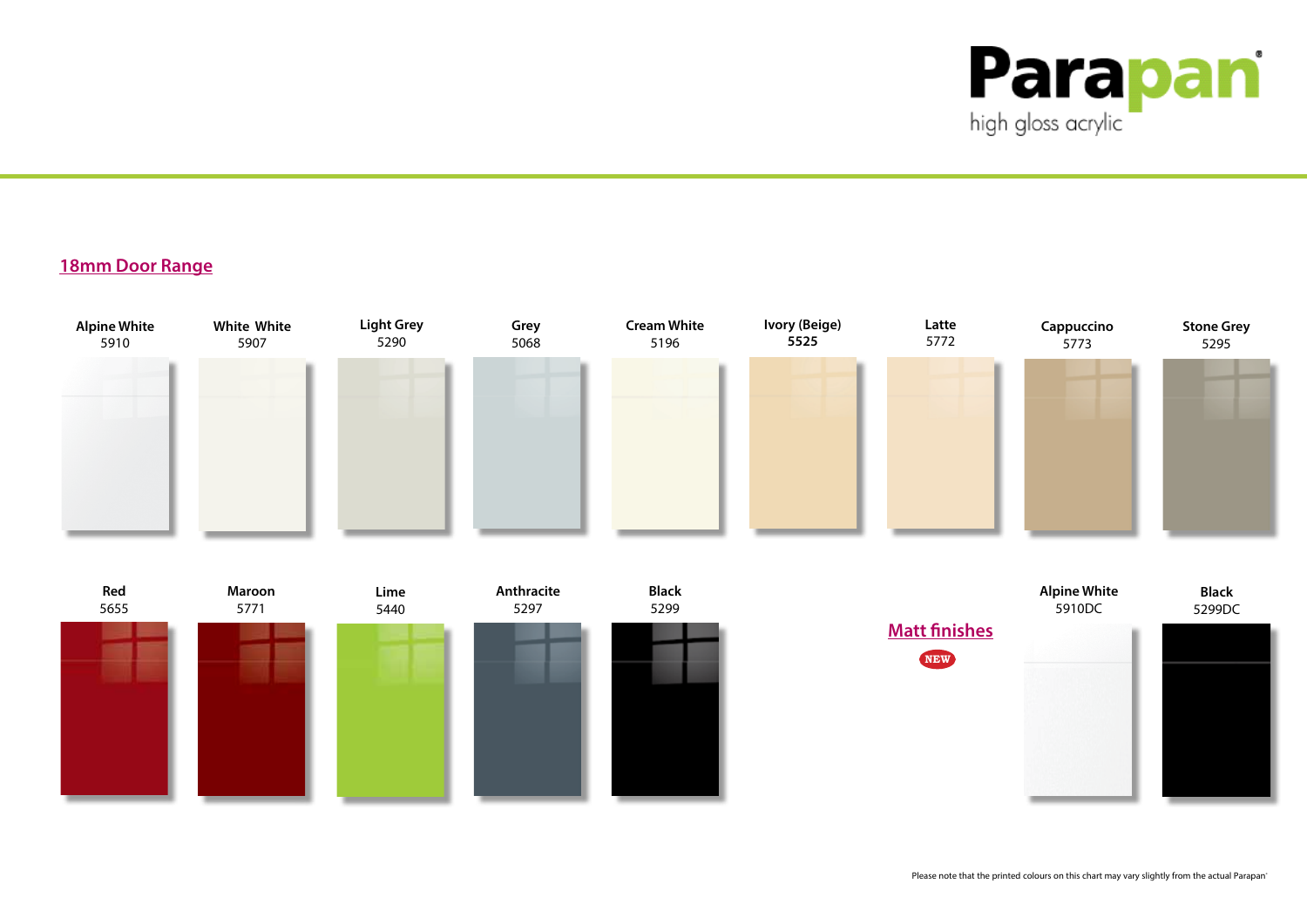![](_page_25_Picture_0.jpeg)

#### Parapan® Edge Treatments and Finger Pulls

Below is a choice of interesting and unusual edge treatments available for 18mm thick Parapan<sup>®</sup> doors. This provides an original and unique touch to the finished product.

![](_page_25_Figure_3.jpeg)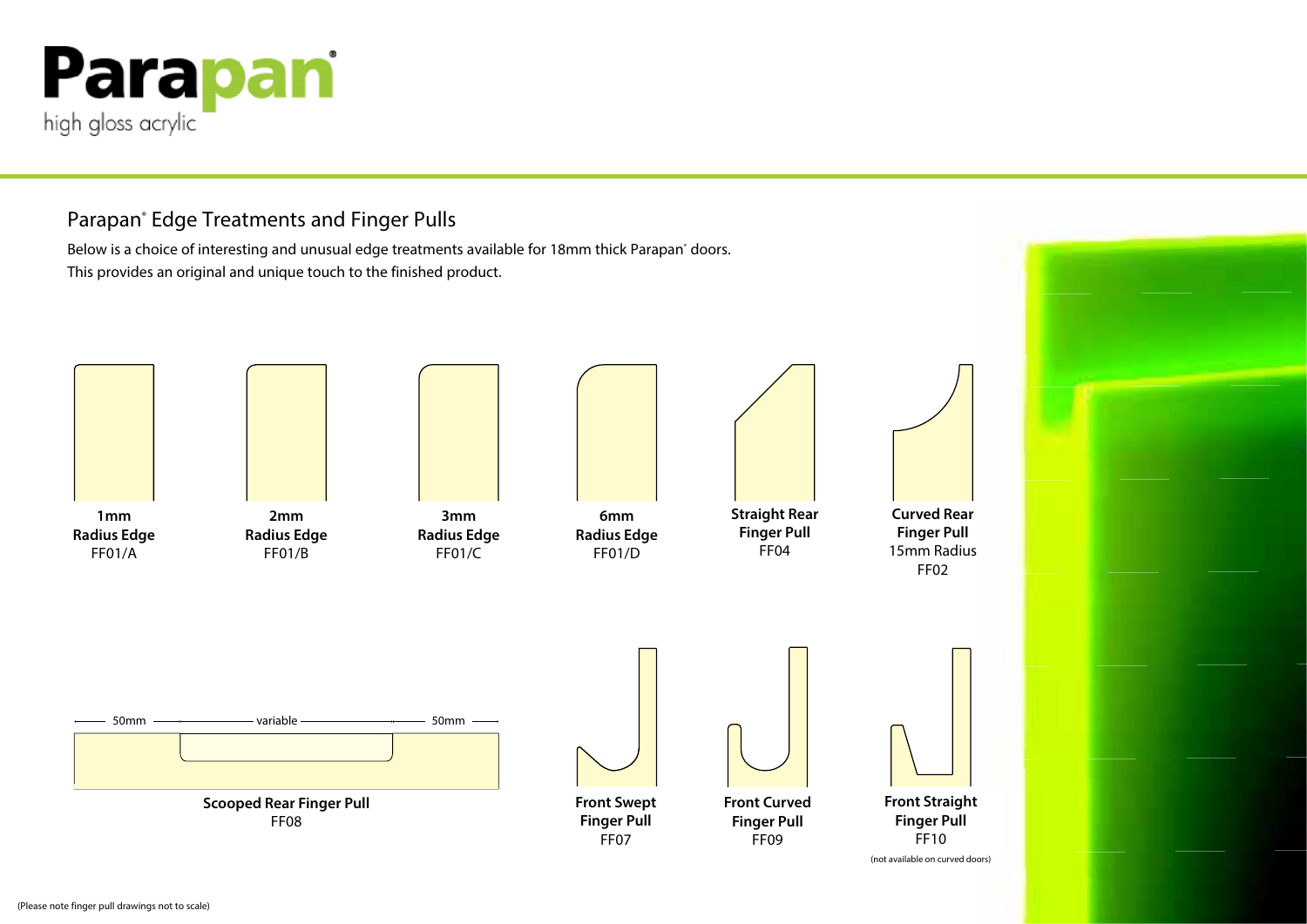![](_page_26_Picture_0.jpeg)

#### Parapan® Finger Pull Handles

Below is a choice of finger pull handles.

Please note: Front finger pulls are not available on curved Parapan<sup>®</sup> doors.

![](_page_26_Figure_4.jpeg)